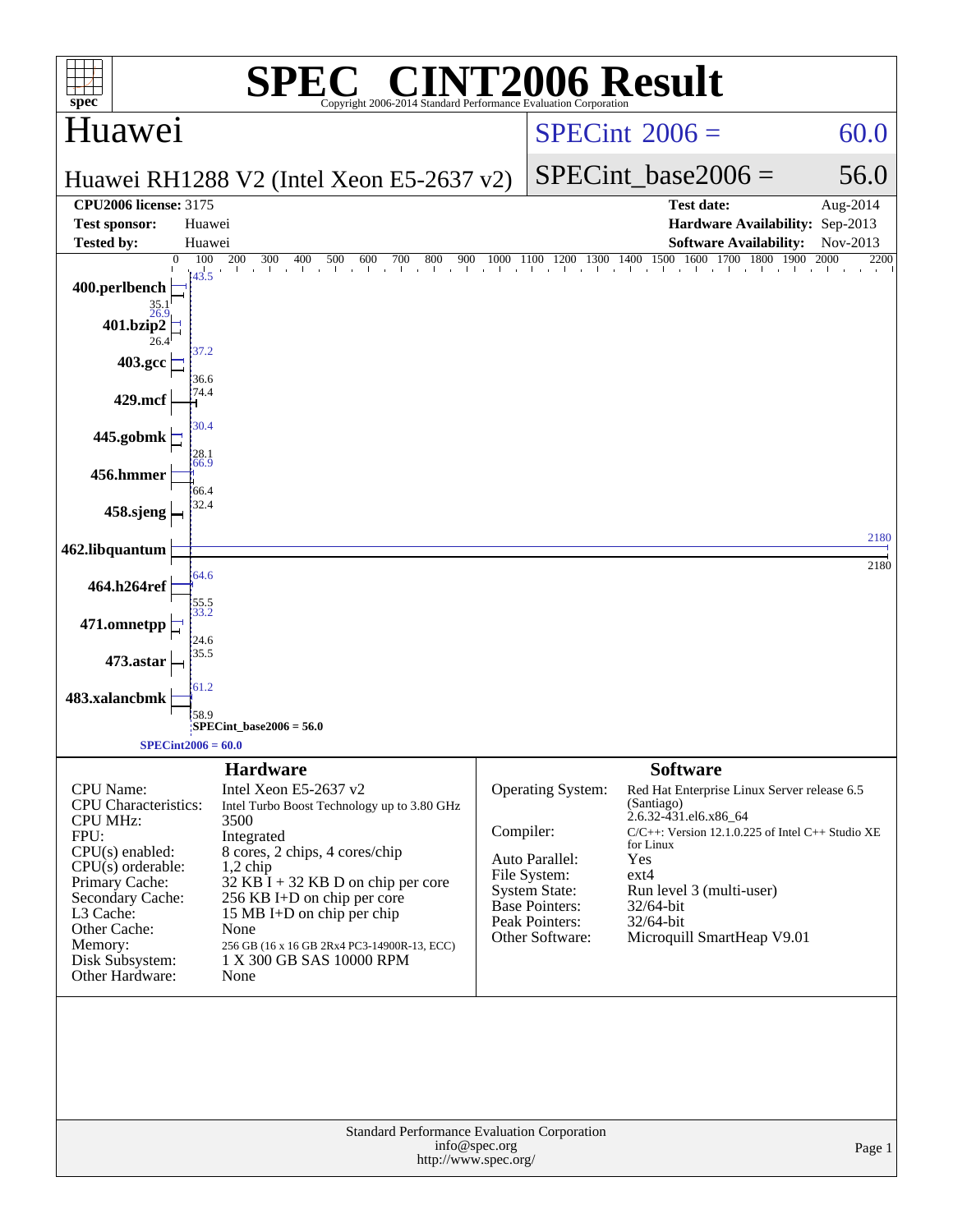

# **[SPEC CINT2006 Result](http://www.spec.org/auto/cpu2006/Docs/result-fields.html#SPECCINT2006Result)**

# Huawei

# $SPECint2006 = 60.0$  $SPECint2006 = 60.0$

Huawei RH1288 V2 (Intel Xeon E5-2637 v2)

SPECint base2006 =  $56.0$ 

**[CPU2006 license:](http://www.spec.org/auto/cpu2006/Docs/result-fields.html#CPU2006license)** 3175 **[Test date:](http://www.spec.org/auto/cpu2006/Docs/result-fields.html#Testdate)** Aug-2014

**[Test sponsor:](http://www.spec.org/auto/cpu2006/Docs/result-fields.html#Testsponsor)** Huawei **[Hardware Availability:](http://www.spec.org/auto/cpu2006/Docs/result-fields.html#HardwareAvailability)** Sep-2013 **[Tested by:](http://www.spec.org/auto/cpu2006/Docs/result-fields.html#Testedby)** Huawei **[Software Availability:](http://www.spec.org/auto/cpu2006/Docs/result-fields.html#SoftwareAvailability)** Nov-2013

#### **[Results Table](http://www.spec.org/auto/cpu2006/Docs/result-fields.html#ResultsTable)**

|                                                                                                                         | <b>Base</b>    |              |                |       |                |       | <b>Peak</b>    |              |                |              |                |              |
|-------------------------------------------------------------------------------------------------------------------------|----------------|--------------|----------------|-------|----------------|-------|----------------|--------------|----------------|--------------|----------------|--------------|
| <b>Benchmark</b>                                                                                                        | <b>Seconds</b> | <b>Ratio</b> | <b>Seconds</b> | Ratio | <b>Seconds</b> | Ratio | <b>Seconds</b> | <b>Ratio</b> | <b>Seconds</b> | <b>Ratio</b> | <b>Seconds</b> | <b>Ratio</b> |
| $ 400.\text{perlbench}$                                                                                                 | 279            | 35.0         | 278            | 35.1  | 279            | 35.1  | 225            | 43.5         | 225            | 43.5         | 225            | 43.5         |
| 401.bzip2                                                                                                               | 365            | 26.4         | 365            | 26.4  | 365            | 26.4  | 358            | 26.9         | 358            | 27.0         | 358            | 26.9         |
| $403.\mathrm{gcc}$                                                                                                      | 218            | 36.8         | 220            | 36.6  | 220            | 36.6  | 216            | 37.2         | 216            | 37.2         | 216            | 37.3         |
| $429$ .mcf                                                                                                              | 124            | 73.8         | 123            | 74.4  | 122            | 75.0  | 124            | 73.8         | <u>123</u>     | 74.4         | 122            | 75.0         |
| $445$ .gobmk                                                                                                            | 373            | 28.1         | 373            | 28.1  | 373            | 28.1  | 345            | 30.4         | 345            | 30.4         | 345            | 30.4         |
| $456.$ hmmer                                                                                                            | 141            | 66.2         | 140            | 66.5  | 141            | 66.4  | 140            | 66.6         | 139            | 66.9         | 139            | 67.3         |
| $458$ .sjeng                                                                                                            | <u>373</u>     | 32.4         | 373            | 32.4  | 373            | 32.4  | 373            | 32.4         | 373            | 32.4         | 373            | 32.4         |
| 462.libquantum                                                                                                          | 9.49           | 2180         | 9.48           | 2180  | 9.48           | 2180  | 9.49           | 2180         | 9.49           | 2180         | 9.48           | 2180         |
| 464.h264ref                                                                                                             | 399            | 55.5         | 398            | 55.6  | 399            | 55.4  | 342            | 64.6         | 342            | 64.7         | 343            | 64.6         |
| 471.omnetpp                                                                                                             | 255            | 24.5         | 254            | 24.6  | 254            | 24.6  | 188            | 33.2         | 189            | 33.1         | 188            | 33.2         |
| $473.$ astar                                                                                                            | 198            | 35.5         | 198            | 35.5  | 197            | 35.6  | 198            | 35.5         | 198            | 35.5         | 197            | 35.6         |
| 483.xalancbmk                                                                                                           | 117            | 59.1         | 118            | 58.6  | 117            | 58.9  | 113            | 61.2         | 113            | 61.0         | 113            | 61.2         |
| Describe announced in the conduction criticals there create more<br>Deld and called to contact the control of the disco |                |              |                |       |                |       |                |              |                |              |                |              |

Results appear in the [order in which they were run.](http://www.spec.org/auto/cpu2006/Docs/result-fields.html#RunOrder) Bold underlined text [indicates a median measurement.](http://www.spec.org/auto/cpu2006/Docs/result-fields.html#Median)

### **[Operating System Notes](http://www.spec.org/auto/cpu2006/Docs/result-fields.html#OperatingSystemNotes)**

Stack size set to unlimited using "ulimit -s unlimited"

#### **[Platform Notes](http://www.spec.org/auto/cpu2006/Docs/result-fields.html#PlatformNotes)**

Standard Performance Evaluation Corporation [info@spec.org](mailto:info@spec.org) Sysinfo program /spec/config/sysinfo.rev6800 \$Rev: 6800 \$ \$Date:: 2011-10-11 #\$ 6f2ebdff5032aaa42e583f96b07f99d3 running on localhost.localdomain Wed Aug 27 15:52:17 2014 This section contains SUT (System Under Test) info as seen by some common utilities. To remove or add to this section, see: <http://www.spec.org/cpu2006/Docs/config.html#sysinfo> From /proc/cpuinfo model name : Intel(R) Xeon(R) CPU E5-2637 v2 @ 3.50GHz 2 "physical id"s (chips) 8 "processors" cores, siblings (Caution: counting these is hw and system dependent. The following excerpts from /proc/cpuinfo might not be reliable. Use with caution.) cpu cores : 4 siblings : 4 physical 0: cores 1 2 3 4 physical 1: cores 1 2 3 4 cache size : 15360 KB From /proc/meminfo<br>MemTotal: 264478184 kB Continued on next page

<http://www.spec.org/>

Page 2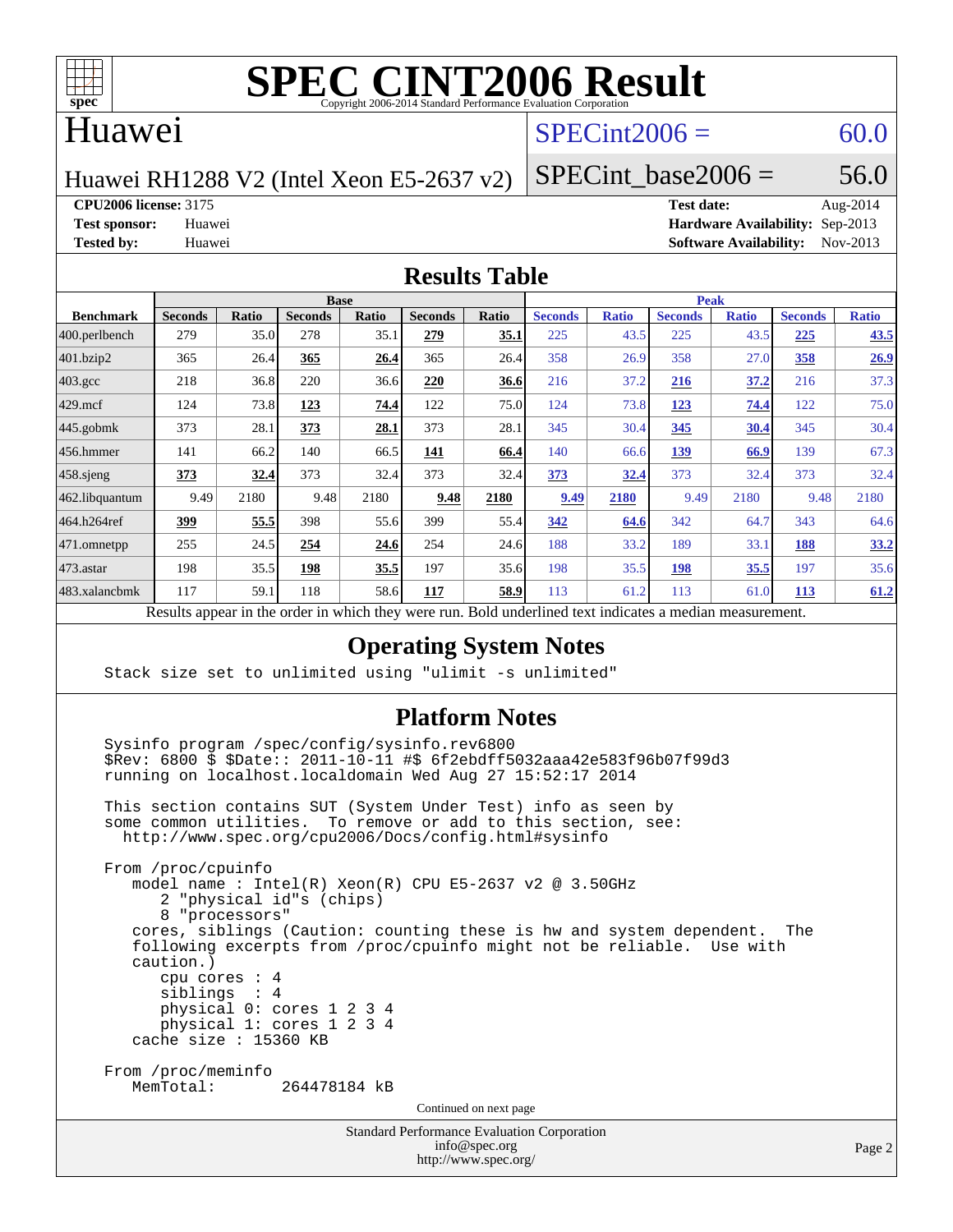| <b>SPEC CINT2006 Result</b><br>$spec^{\circ}$<br>Copyright 2006-2014 Standard Performance Evaluation Corporation                                                                                                                                               |                                                                                                               |  |  |  |  |  |  |  |  |
|----------------------------------------------------------------------------------------------------------------------------------------------------------------------------------------------------------------------------------------------------------------|---------------------------------------------------------------------------------------------------------------|--|--|--|--|--|--|--|--|
| Huawei                                                                                                                                                                                                                                                         | $SPECint2006 =$<br>60.0                                                                                       |  |  |  |  |  |  |  |  |
| Huawei RH1288 V2 (Intel Xeon E5-2637 v2)                                                                                                                                                                                                                       | 56.0<br>$SPECint\_base2006 =$                                                                                 |  |  |  |  |  |  |  |  |
| <b>CPU2006</b> license: 3175<br><b>Test sponsor:</b><br>Huawei<br><b>Tested by:</b><br>Huawei                                                                                                                                                                  | <b>Test date:</b><br>Aug-2014<br>Hardware Availability: Sep-2013<br>Nov-2013<br><b>Software Availability:</b> |  |  |  |  |  |  |  |  |
| <b>Platform Notes (Continued)</b>                                                                                                                                                                                                                              |                                                                                                               |  |  |  |  |  |  |  |  |
| HugePages_Total:<br>0<br>Hugepagesize:<br>2048 kB                                                                                                                                                                                                              |                                                                                                               |  |  |  |  |  |  |  |  |
| /usr/bin/lsb_release -d<br>Red Hat Enterprise Linux Server release 6.5 (Santiago)                                                                                                                                                                              |                                                                                                               |  |  |  |  |  |  |  |  |
| From /etc/*release* /etc/*version*<br>redhat-release: Red Hat Enterprise Linux Server release 6.5 (Santiago)<br>system-release: Red Hat Enterprise Linux Server release 6.5 (Santiago)<br>system-release-cpe: cpe:/o:redhat:enterprise_linux:6server:ga:server |                                                                                                               |  |  |  |  |  |  |  |  |
| $uname -a$ :<br>Linux localhost.localdomain 2.6.32-431.el6.x86_64 #1 SMP Sun Nov 10 22:19:54<br>EST 2013 x86_64 x86_64 x86_64 GNU/Linux                                                                                                                        |                                                                                                               |  |  |  |  |  |  |  |  |
| run-level 3 Aug 27 10:37                                                                                                                                                                                                                                       |                                                                                                               |  |  |  |  |  |  |  |  |
| SPEC is set to: /spec<br>Size Used Avail Use% Mounted on<br>Filesystem<br>Type<br>/dev/sda2<br>265G<br>15G 237G<br>$6\%$ /<br>ext4                                                                                                                             |                                                                                                               |  |  |  |  |  |  |  |  |
| Additional information from dmidecode:<br>Memory:<br>10x Hynix HMT42GR7AFR4C-RD 16 GB 1867 MHz 2 rank<br>6x Samsung M393B2G70DB0-CMA 16 GB 1867 MHz 2 rank                                                                                                     |                                                                                                               |  |  |  |  |  |  |  |  |
| (End of data from sysinfo program)                                                                                                                                                                                                                             |                                                                                                               |  |  |  |  |  |  |  |  |
| <b>General Notes</b>                                                                                                                                                                                                                                           |                                                                                                               |  |  |  |  |  |  |  |  |
| Environment variables set by runspec before the start of the run:<br>KMP AFFINITY = "granularity=fine, compact, $0, 1$ "<br>$LD_LIBRARY_PATH = "/gpec/libs/32://spec/libs/64"$<br>OMP_NUM_THREADS = "8"                                                        |                                                                                                               |  |  |  |  |  |  |  |  |
| Binaries compiled on a system with 2 x Xeon X5645 CPU + 16GB memory<br>using RHEL 6.1                                                                                                                                                                          |                                                                                                               |  |  |  |  |  |  |  |  |

 Transparent Huge Pages enabled with: echo always > /sys/kernel/mm/redhat\_transparent\_hugepage/enabled

# **[Base Compiler Invocation](http://www.spec.org/auto/cpu2006/Docs/result-fields.html#BaseCompilerInvocation)**

[C benchmarks](http://www.spec.org/auto/cpu2006/Docs/result-fields.html#Cbenchmarks):  $\text{icc}$  -m64

[C++ benchmarks:](http://www.spec.org/auto/cpu2006/Docs/result-fields.html#CXXbenchmarks) [icpc -m64](http://www.spec.org/cpu2006/results/res2014q3/cpu2006-20140901-31122.flags.html#user_CXXbase_intel_icpc_64bit_fc66a5337ce925472a5c54ad6a0de310)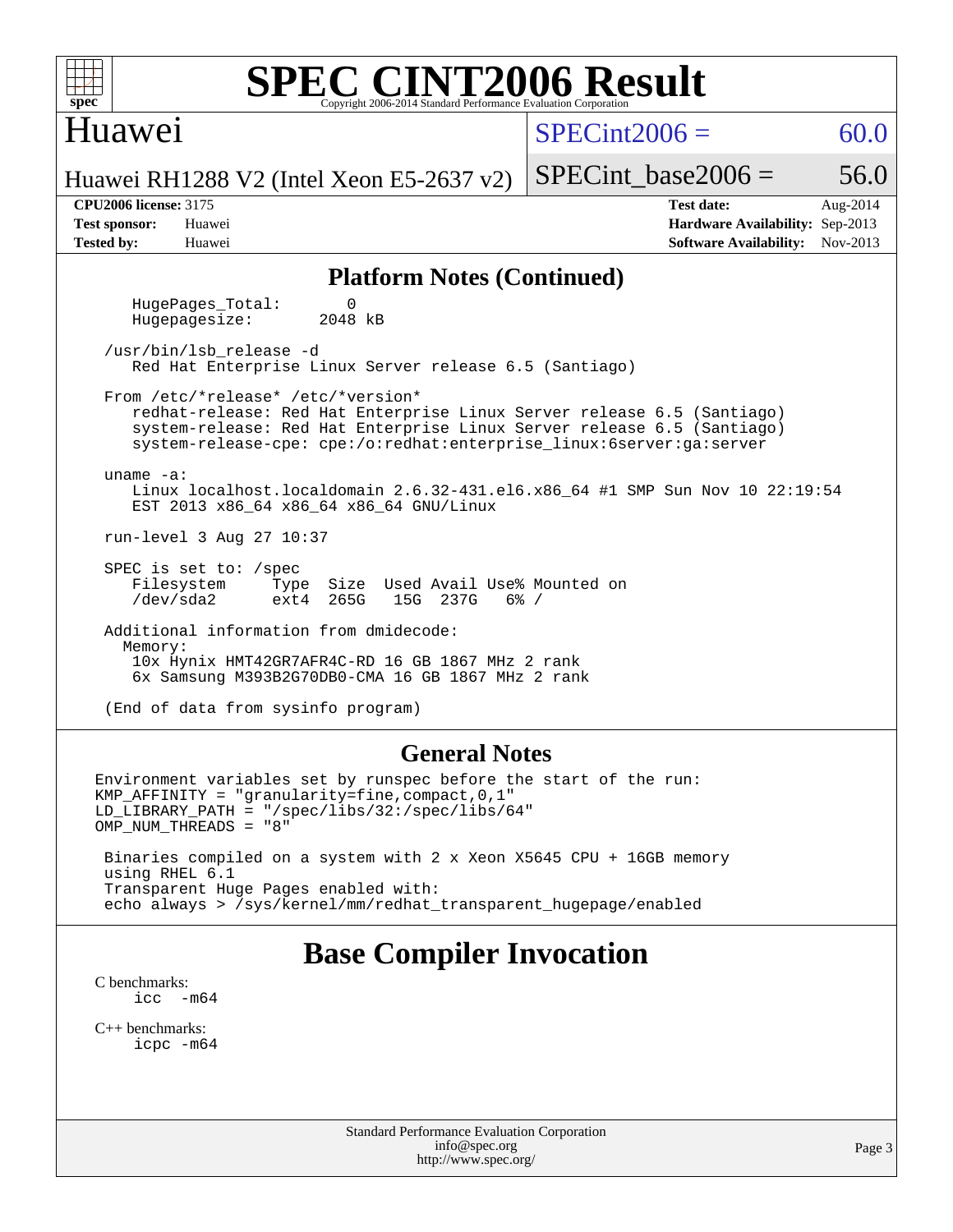

# **[SPEC CINT2006 Result](http://www.spec.org/auto/cpu2006/Docs/result-fields.html#SPECCINT2006Result)**

## Huawei

 $SPECint2006 = 60.0$  $SPECint2006 = 60.0$ 

Huawei RH1288 V2 (Intel Xeon E5-2637 v2)

SPECint base2006 =  $56.0$ 

**[CPU2006 license:](http://www.spec.org/auto/cpu2006/Docs/result-fields.html#CPU2006license)** 3175 **[Test date:](http://www.spec.org/auto/cpu2006/Docs/result-fields.html#Testdate)** Aug-2014 **[Test sponsor:](http://www.spec.org/auto/cpu2006/Docs/result-fields.html#Testsponsor)** Huawei **[Hardware Availability:](http://www.spec.org/auto/cpu2006/Docs/result-fields.html#HardwareAvailability)** Sep-2013 **[Tested by:](http://www.spec.org/auto/cpu2006/Docs/result-fields.html#Testedby)** Huawei **[Software Availability:](http://www.spec.org/auto/cpu2006/Docs/result-fields.html#SoftwareAvailability)** Nov-2013

# **[Base Portability Flags](http://www.spec.org/auto/cpu2006/Docs/result-fields.html#BasePortabilityFlags)**

 400.perlbench: [-DSPEC\\_CPU\\_LP64](http://www.spec.org/cpu2006/results/res2014q3/cpu2006-20140901-31122.flags.html#b400.perlbench_basePORTABILITY_DSPEC_CPU_LP64) [-DSPEC\\_CPU\\_LINUX\\_X64](http://www.spec.org/cpu2006/results/res2014q3/cpu2006-20140901-31122.flags.html#b400.perlbench_baseCPORTABILITY_DSPEC_CPU_LINUX_X64) 401.bzip2: [-DSPEC\\_CPU\\_LP64](http://www.spec.org/cpu2006/results/res2014q3/cpu2006-20140901-31122.flags.html#suite_basePORTABILITY401_bzip2_DSPEC_CPU_LP64) 403.gcc: [-DSPEC\\_CPU\\_LP64](http://www.spec.org/cpu2006/results/res2014q3/cpu2006-20140901-31122.flags.html#suite_basePORTABILITY403_gcc_DSPEC_CPU_LP64) 429.mcf: [-DSPEC\\_CPU\\_LP64](http://www.spec.org/cpu2006/results/res2014q3/cpu2006-20140901-31122.flags.html#suite_basePORTABILITY429_mcf_DSPEC_CPU_LP64) 445.gobmk: [-DSPEC\\_CPU\\_LP64](http://www.spec.org/cpu2006/results/res2014q3/cpu2006-20140901-31122.flags.html#suite_basePORTABILITY445_gobmk_DSPEC_CPU_LP64) 456.hmmer: [-DSPEC\\_CPU\\_LP64](http://www.spec.org/cpu2006/results/res2014q3/cpu2006-20140901-31122.flags.html#suite_basePORTABILITY456_hmmer_DSPEC_CPU_LP64) 458.sjeng: [-DSPEC\\_CPU\\_LP64](http://www.spec.org/cpu2006/results/res2014q3/cpu2006-20140901-31122.flags.html#suite_basePORTABILITY458_sjeng_DSPEC_CPU_LP64) 462.libquantum: [-DSPEC\\_CPU\\_LP64](http://www.spec.org/cpu2006/results/res2014q3/cpu2006-20140901-31122.flags.html#suite_basePORTABILITY462_libquantum_DSPEC_CPU_LP64) [-DSPEC\\_CPU\\_LINUX](http://www.spec.org/cpu2006/results/res2014q3/cpu2006-20140901-31122.flags.html#b462.libquantum_baseCPORTABILITY_DSPEC_CPU_LINUX) 464.h264ref: [-DSPEC\\_CPU\\_LP64](http://www.spec.org/cpu2006/results/res2014q3/cpu2006-20140901-31122.flags.html#suite_basePORTABILITY464_h264ref_DSPEC_CPU_LP64) 471.omnetpp: [-DSPEC\\_CPU\\_LP64](http://www.spec.org/cpu2006/results/res2014q3/cpu2006-20140901-31122.flags.html#suite_basePORTABILITY471_omnetpp_DSPEC_CPU_LP64) 473.astar: [-DSPEC\\_CPU\\_LP64](http://www.spec.org/cpu2006/results/res2014q3/cpu2006-20140901-31122.flags.html#suite_basePORTABILITY473_astar_DSPEC_CPU_LP64) 483.xalancbmk: [-DSPEC\\_CPU\\_LP64](http://www.spec.org/cpu2006/results/res2014q3/cpu2006-20140901-31122.flags.html#suite_basePORTABILITY483_xalancbmk_DSPEC_CPU_LP64) [-DSPEC\\_CPU\\_LINUX](http://www.spec.org/cpu2006/results/res2014q3/cpu2006-20140901-31122.flags.html#b483.xalancbmk_baseCXXPORTABILITY_DSPEC_CPU_LINUX)

## **[Base Optimization Flags](http://www.spec.org/auto/cpu2006/Docs/result-fields.html#BaseOptimizationFlags)**

[C benchmarks](http://www.spec.org/auto/cpu2006/Docs/result-fields.html#Cbenchmarks):

[-xSSE4.2](http://www.spec.org/cpu2006/results/res2014q3/cpu2006-20140901-31122.flags.html#user_CCbase_f-xSSE42_f91528193cf0b216347adb8b939d4107) [-ipo](http://www.spec.org/cpu2006/results/res2014q3/cpu2006-20140901-31122.flags.html#user_CCbase_f-ipo) [-O3](http://www.spec.org/cpu2006/results/res2014q3/cpu2006-20140901-31122.flags.html#user_CCbase_f-O3) [-no-prec-div](http://www.spec.org/cpu2006/results/res2014q3/cpu2006-20140901-31122.flags.html#user_CCbase_f-no-prec-div) [-parallel](http://www.spec.org/cpu2006/results/res2014q3/cpu2006-20140901-31122.flags.html#user_CCbase_f-parallel) [-opt-prefetch](http://www.spec.org/cpu2006/results/res2014q3/cpu2006-20140901-31122.flags.html#user_CCbase_f-opt-prefetch) [-auto-p32](http://www.spec.org/cpu2006/results/res2014q3/cpu2006-20140901-31122.flags.html#user_CCbase_f-auto-p32)

[C++ benchmarks:](http://www.spec.org/auto/cpu2006/Docs/result-fields.html#CXXbenchmarks)

[-xSSE4.2](http://www.spec.org/cpu2006/results/res2014q3/cpu2006-20140901-31122.flags.html#user_CXXbase_f-xSSE42_f91528193cf0b216347adb8b939d4107) [-ipo](http://www.spec.org/cpu2006/results/res2014q3/cpu2006-20140901-31122.flags.html#user_CXXbase_f-ipo) [-O3](http://www.spec.org/cpu2006/results/res2014q3/cpu2006-20140901-31122.flags.html#user_CXXbase_f-O3) [-no-prec-div](http://www.spec.org/cpu2006/results/res2014q3/cpu2006-20140901-31122.flags.html#user_CXXbase_f-no-prec-div) [-opt-prefetch](http://www.spec.org/cpu2006/results/res2014q3/cpu2006-20140901-31122.flags.html#user_CXXbase_f-opt-prefetch) [-auto-p32](http://www.spec.org/cpu2006/results/res2014q3/cpu2006-20140901-31122.flags.html#user_CXXbase_f-auto-p32) [-Wl,-z,muldefs](http://www.spec.org/cpu2006/results/res2014q3/cpu2006-20140901-31122.flags.html#user_CXXbase_link_force_multiple1_74079c344b956b9658436fd1b6dd3a8a) [-L/smartheap -lsmartheap64](http://www.spec.org/cpu2006/results/res2014q3/cpu2006-20140901-31122.flags.html#user_CXXbase_SmartHeap64_5e654037dadeae1fe403ab4b4466e60b)

### **[Base Other Flags](http://www.spec.org/auto/cpu2006/Docs/result-fields.html#BaseOtherFlags)**

[C benchmarks](http://www.spec.org/auto/cpu2006/Docs/result-fields.html#Cbenchmarks):

403.gcc: [-Dalloca=\\_alloca](http://www.spec.org/cpu2006/results/res2014q3/cpu2006-20140901-31122.flags.html#b403.gcc_baseEXTRA_CFLAGS_Dalloca_be3056838c12de2578596ca5467af7f3)

# **[Peak Compiler Invocation](http://www.spec.org/auto/cpu2006/Docs/result-fields.html#PeakCompilerInvocation)**

[C benchmarks \(except as noted below\)](http://www.spec.org/auto/cpu2006/Docs/result-fields.html#Cbenchmarksexceptasnotedbelow):

icc  $-m64$ 

400.perlbench: [icc -m32](http://www.spec.org/cpu2006/results/res2014q3/cpu2006-20140901-31122.flags.html#user_peakCCLD400_perlbench_intel_icc_a6a621f8d50482236b970c6ac5f55f93)

445.gobmk: [icc -m32](http://www.spec.org/cpu2006/results/res2014q3/cpu2006-20140901-31122.flags.html#user_peakCCLD445_gobmk_intel_icc_a6a621f8d50482236b970c6ac5f55f93)

464.h264ref: [icc -m32](http://www.spec.org/cpu2006/results/res2014q3/cpu2006-20140901-31122.flags.html#user_peakCCLD464_h264ref_intel_icc_a6a621f8d50482236b970c6ac5f55f93)

[C++ benchmarks \(except as noted below\):](http://www.spec.org/auto/cpu2006/Docs/result-fields.html#CXXbenchmarksexceptasnotedbelow) [icpc -m32](http://www.spec.org/cpu2006/results/res2014q3/cpu2006-20140901-31122.flags.html#user_CXXpeak_intel_icpc_4e5a5ef1a53fd332b3c49e69c3330699)

473.astar: [icpc -m64](http://www.spec.org/cpu2006/results/res2014q3/cpu2006-20140901-31122.flags.html#user_peakCXXLD473_astar_intel_icpc_64bit_fc66a5337ce925472a5c54ad6a0de310)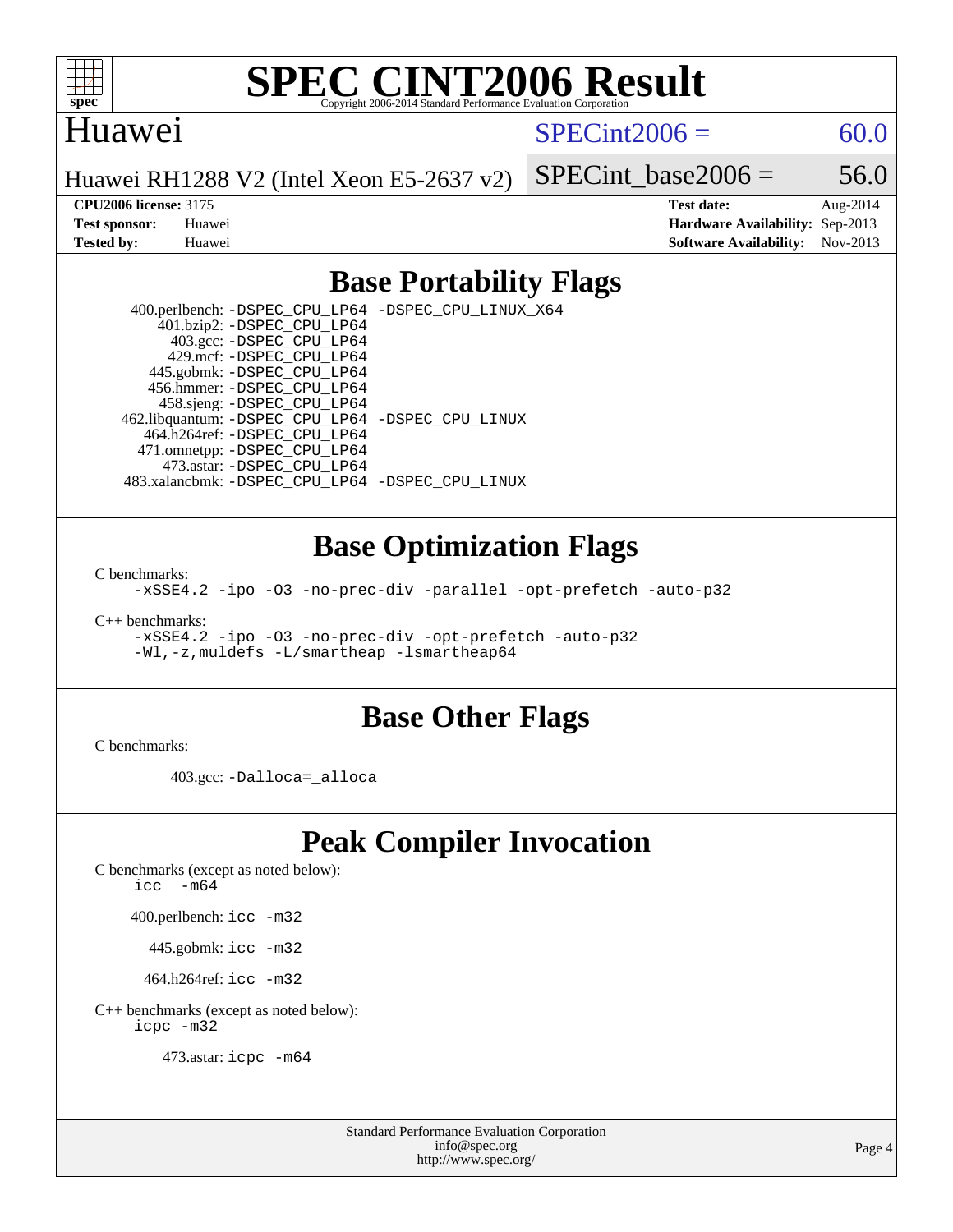

#### **[SPEC CINT2006 Result](http://www.spec.org/auto/cpu2006/Docs/result-fields.html#SPECCINT2006Result)** Copyright 2006-2014 Standard Performance Evaluation C

# Huawei

 $SPECint2006 = 60.0$  $SPECint2006 = 60.0$ 

Huawei RH1288 V2 (Intel Xeon E5-2637 v2)

SPECint base2006 =  $56.0$ 

**[CPU2006 license:](http://www.spec.org/auto/cpu2006/Docs/result-fields.html#CPU2006license)** 3175 **[Test date:](http://www.spec.org/auto/cpu2006/Docs/result-fields.html#Testdate)** Aug-2014 **[Test sponsor:](http://www.spec.org/auto/cpu2006/Docs/result-fields.html#Testsponsor)** Huawei **[Hardware Availability:](http://www.spec.org/auto/cpu2006/Docs/result-fields.html#HardwareAvailability)** Sep-2013 **[Tested by:](http://www.spec.org/auto/cpu2006/Docs/result-fields.html#Testedby)** Huawei **[Software Availability:](http://www.spec.org/auto/cpu2006/Docs/result-fields.html#SoftwareAvailability)** Nov-2013

# **[Peak Portability Flags](http://www.spec.org/auto/cpu2006/Docs/result-fields.html#PeakPortabilityFlags)**

 400.perlbench: [-DSPEC\\_CPU\\_LINUX\\_IA32](http://www.spec.org/cpu2006/results/res2014q3/cpu2006-20140901-31122.flags.html#b400.perlbench_peakCPORTABILITY_DSPEC_CPU_LINUX_IA32) 401.bzip2: [-DSPEC\\_CPU\\_LP64](http://www.spec.org/cpu2006/results/res2014q3/cpu2006-20140901-31122.flags.html#suite_peakPORTABILITY401_bzip2_DSPEC_CPU_LP64) 403.gcc: [-DSPEC\\_CPU\\_LP64](http://www.spec.org/cpu2006/results/res2014q3/cpu2006-20140901-31122.flags.html#suite_peakPORTABILITY403_gcc_DSPEC_CPU_LP64) 429.mcf: [-DSPEC\\_CPU\\_LP64](http://www.spec.org/cpu2006/results/res2014q3/cpu2006-20140901-31122.flags.html#suite_peakPORTABILITY429_mcf_DSPEC_CPU_LP64) 456.hmmer: [-DSPEC\\_CPU\\_LP64](http://www.spec.org/cpu2006/results/res2014q3/cpu2006-20140901-31122.flags.html#suite_peakPORTABILITY456_hmmer_DSPEC_CPU_LP64) 458.sjeng: [-DSPEC\\_CPU\\_LP64](http://www.spec.org/cpu2006/results/res2014q3/cpu2006-20140901-31122.flags.html#suite_peakPORTABILITY458_sjeng_DSPEC_CPU_LP64) 462.libquantum: [-DSPEC\\_CPU\\_LP64](http://www.spec.org/cpu2006/results/res2014q3/cpu2006-20140901-31122.flags.html#suite_peakPORTABILITY462_libquantum_DSPEC_CPU_LP64) [-DSPEC\\_CPU\\_LINUX](http://www.spec.org/cpu2006/results/res2014q3/cpu2006-20140901-31122.flags.html#b462.libquantum_peakCPORTABILITY_DSPEC_CPU_LINUX) 473.astar: [-DSPEC\\_CPU\\_LP64](http://www.spec.org/cpu2006/results/res2014q3/cpu2006-20140901-31122.flags.html#suite_peakPORTABILITY473_astar_DSPEC_CPU_LP64) 483.xalancbmk: [-DSPEC\\_CPU\\_LINUX](http://www.spec.org/cpu2006/results/res2014q3/cpu2006-20140901-31122.flags.html#b483.xalancbmk_peakCXXPORTABILITY_DSPEC_CPU_LINUX)

# **[Peak Optimization Flags](http://www.spec.org/auto/cpu2006/Docs/result-fields.html#PeakOptimizationFlags)**

[C benchmarks](http://www.spec.org/auto/cpu2006/Docs/result-fields.html#Cbenchmarks):

 400.perlbench: [-xSSE4.2](http://www.spec.org/cpu2006/results/res2014q3/cpu2006-20140901-31122.flags.html#user_peakPASS2_CFLAGSPASS2_LDCFLAGS400_perlbench_f-xSSE42_f91528193cf0b216347adb8b939d4107)(pass 2) [-prof-gen](http://www.spec.org/cpu2006/results/res2014q3/cpu2006-20140901-31122.flags.html#user_peakPASS1_CFLAGSPASS1_LDCFLAGS400_perlbench_prof_gen_e43856698f6ca7b7e442dfd80e94a8fc)(pass 1) [-ipo](http://www.spec.org/cpu2006/results/res2014q3/cpu2006-20140901-31122.flags.html#user_peakPASS2_CFLAGSPASS2_LDCFLAGS400_perlbench_f-ipo)(pass 2) [-O3](http://www.spec.org/cpu2006/results/res2014q3/cpu2006-20140901-31122.flags.html#user_peakPASS2_CFLAGSPASS2_LDCFLAGS400_perlbench_f-O3)(pass 2) [-no-prec-div](http://www.spec.org/cpu2006/results/res2014q3/cpu2006-20140901-31122.flags.html#user_peakPASS2_CFLAGSPASS2_LDCFLAGS400_perlbench_f-no-prec-div)(pass 2) [-prof-use](http://www.spec.org/cpu2006/results/res2014q3/cpu2006-20140901-31122.flags.html#user_peakPASS2_CFLAGSPASS2_LDCFLAGS400_perlbench_prof_use_bccf7792157ff70d64e32fe3e1250b55)(pass 2) [-opt-prefetch](http://www.spec.org/cpu2006/results/res2014q3/cpu2006-20140901-31122.flags.html#user_peakCOPTIMIZE400_perlbench_f-opt-prefetch) [-ansi-alias](http://www.spec.org/cpu2006/results/res2014q3/cpu2006-20140901-31122.flags.html#user_peakCOPTIMIZE400_perlbench_f-ansi-alias) 401.bzip2: [-xSSE4.2](http://www.spec.org/cpu2006/results/res2014q3/cpu2006-20140901-31122.flags.html#user_peakPASS2_CFLAGSPASS2_LDCFLAGS401_bzip2_f-xSSE42_f91528193cf0b216347adb8b939d4107)(pass 2) [-prof-gen](http://www.spec.org/cpu2006/results/res2014q3/cpu2006-20140901-31122.flags.html#user_peakPASS1_CFLAGSPASS1_LDCFLAGS401_bzip2_prof_gen_e43856698f6ca7b7e442dfd80e94a8fc)(pass 1) [-ipo](http://www.spec.org/cpu2006/results/res2014q3/cpu2006-20140901-31122.flags.html#user_peakPASS2_CFLAGSPASS2_LDCFLAGS401_bzip2_f-ipo)(pass 2) [-O3](http://www.spec.org/cpu2006/results/res2014q3/cpu2006-20140901-31122.flags.html#user_peakPASS2_CFLAGSPASS2_LDCFLAGS401_bzip2_f-O3)(pass 2) [-no-prec-div](http://www.spec.org/cpu2006/results/res2014q3/cpu2006-20140901-31122.flags.html#user_peakCOPTIMIZEPASS2_CFLAGSPASS2_LDCFLAGS401_bzip2_f-no-prec-div) [-prof-use](http://www.spec.org/cpu2006/results/res2014q3/cpu2006-20140901-31122.flags.html#user_peakPASS2_CFLAGSPASS2_LDCFLAGS401_bzip2_prof_use_bccf7792157ff70d64e32fe3e1250b55)(pass 2) [-auto-ilp32](http://www.spec.org/cpu2006/results/res2014q3/cpu2006-20140901-31122.flags.html#user_peakCOPTIMIZE401_bzip2_f-auto-ilp32) [-opt-prefetch](http://www.spec.org/cpu2006/results/res2014q3/cpu2006-20140901-31122.flags.html#user_peakCOPTIMIZE401_bzip2_f-opt-prefetch) [-ansi-alias](http://www.spec.org/cpu2006/results/res2014q3/cpu2006-20140901-31122.flags.html#user_peakCOPTIMIZE401_bzip2_f-ansi-alias) 403.gcc: [-xAVX](http://www.spec.org/cpu2006/results/res2014q3/cpu2006-20140901-31122.flags.html#user_peakCOPTIMIZE403_gcc_f-xAVX) [-ipo](http://www.spec.org/cpu2006/results/res2014q3/cpu2006-20140901-31122.flags.html#user_peakCOPTIMIZE403_gcc_f-ipo) [-O3](http://www.spec.org/cpu2006/results/res2014q3/cpu2006-20140901-31122.flags.html#user_peakCOPTIMIZE403_gcc_f-O3) [-no-prec-div](http://www.spec.org/cpu2006/results/res2014q3/cpu2006-20140901-31122.flags.html#user_peakCOPTIMIZE403_gcc_f-no-prec-div) [-inline-calloc](http://www.spec.org/cpu2006/results/res2014q3/cpu2006-20140901-31122.flags.html#user_peakCOPTIMIZE403_gcc_f-inline-calloc) [-opt-malloc-options=3](http://www.spec.org/cpu2006/results/res2014q3/cpu2006-20140901-31122.flags.html#user_peakCOPTIMIZE403_gcc_f-opt-malloc-options_13ab9b803cf986b4ee62f0a5998c2238) [-auto-ilp32](http://www.spec.org/cpu2006/results/res2014q3/cpu2006-20140901-31122.flags.html#user_peakCOPTIMIZE403_gcc_f-auto-ilp32)  $429$ .mcf: basepeak = yes 445.gobmk: [-xSSE4.2](http://www.spec.org/cpu2006/results/res2014q3/cpu2006-20140901-31122.flags.html#user_peakPASS2_CFLAGSPASS2_LDCFLAGS445_gobmk_f-xSSE42_f91528193cf0b216347adb8b939d4107)(pass 2) [-prof-gen](http://www.spec.org/cpu2006/results/res2014q3/cpu2006-20140901-31122.flags.html#user_peakPASS1_CFLAGSPASS1_LDCFLAGS445_gobmk_prof_gen_e43856698f6ca7b7e442dfd80e94a8fc)(pass 1) [-prof-use](http://www.spec.org/cpu2006/results/res2014q3/cpu2006-20140901-31122.flags.html#user_peakPASS2_CFLAGSPASS2_LDCFLAGS445_gobmk_prof_use_bccf7792157ff70d64e32fe3e1250b55)(pass 2) [-ansi-alias](http://www.spec.org/cpu2006/results/res2014q3/cpu2006-20140901-31122.flags.html#user_peakCOPTIMIZE445_gobmk_f-ansi-alias) 456.hmmer: [-xSSE4.2](http://www.spec.org/cpu2006/results/res2014q3/cpu2006-20140901-31122.flags.html#user_peakCOPTIMIZE456_hmmer_f-xSSE42_f91528193cf0b216347adb8b939d4107) [-ipo](http://www.spec.org/cpu2006/results/res2014q3/cpu2006-20140901-31122.flags.html#user_peakCOPTIMIZE456_hmmer_f-ipo) [-O3](http://www.spec.org/cpu2006/results/res2014q3/cpu2006-20140901-31122.flags.html#user_peakCOPTIMIZE456_hmmer_f-O3) [-no-prec-div](http://www.spec.org/cpu2006/results/res2014q3/cpu2006-20140901-31122.flags.html#user_peakCOPTIMIZE456_hmmer_f-no-prec-div) [-unroll2](http://www.spec.org/cpu2006/results/res2014q3/cpu2006-20140901-31122.flags.html#user_peakCOPTIMIZE456_hmmer_f-unroll_784dae83bebfb236979b41d2422d7ec2) [-auto-ilp32](http://www.spec.org/cpu2006/results/res2014q3/cpu2006-20140901-31122.flags.html#user_peakCOPTIMIZE456_hmmer_f-auto-ilp32) [-ansi-alias](http://www.spec.org/cpu2006/results/res2014q3/cpu2006-20140901-31122.flags.html#user_peakCOPTIMIZE456_hmmer_f-ansi-alias) 458.sjeng: basepeak = yes 462.libquantum: [-xAVX](http://www.spec.org/cpu2006/results/res2014q3/cpu2006-20140901-31122.flags.html#user_peakCOPTIMIZE462_libquantum_f-xAVX) [-ipo](http://www.spec.org/cpu2006/results/res2014q3/cpu2006-20140901-31122.flags.html#user_peakCOPTIMIZE462_libquantum_f-ipo) [-O3](http://www.spec.org/cpu2006/results/res2014q3/cpu2006-20140901-31122.flags.html#user_peakCOPTIMIZE462_libquantum_f-O3) [-no-prec-div](http://www.spec.org/cpu2006/results/res2014q3/cpu2006-20140901-31122.flags.html#user_peakCOPTIMIZE462_libquantum_f-no-prec-div) [-parallel](http://www.spec.org/cpu2006/results/res2014q3/cpu2006-20140901-31122.flags.html#user_peakCOPTIMIZE462_libquantum_f-parallel) [-opt-prefetch](http://www.spec.org/cpu2006/results/res2014q3/cpu2006-20140901-31122.flags.html#user_peakCOPTIMIZE462_libquantum_f-opt-prefetch) [-auto-p32](http://www.spec.org/cpu2006/results/res2014q3/cpu2006-20140901-31122.flags.html#user_peakCOPTIMIZE462_libquantum_f-auto-p32) 464.h264ref: [-xSSE4.2](http://www.spec.org/cpu2006/results/res2014q3/cpu2006-20140901-31122.flags.html#user_peakPASS2_CFLAGSPASS2_LDCFLAGS464_h264ref_f-xSSE42_f91528193cf0b216347adb8b939d4107)(pass 2) [-prof-gen](http://www.spec.org/cpu2006/results/res2014q3/cpu2006-20140901-31122.flags.html#user_peakPASS1_CFLAGSPASS1_LDCFLAGS464_h264ref_prof_gen_e43856698f6ca7b7e442dfd80e94a8fc)(pass 1) [-ipo](http://www.spec.org/cpu2006/results/res2014q3/cpu2006-20140901-31122.flags.html#user_peakPASS2_CFLAGSPASS2_LDCFLAGS464_h264ref_f-ipo)(pass 2) [-O3](http://www.spec.org/cpu2006/results/res2014q3/cpu2006-20140901-31122.flags.html#user_peakPASS2_CFLAGSPASS2_LDCFLAGS464_h264ref_f-O3)(pass 2) [-no-prec-div](http://www.spec.org/cpu2006/results/res2014q3/cpu2006-20140901-31122.flags.html#user_peakPASS2_CFLAGSPASS2_LDCFLAGS464_h264ref_f-no-prec-div)(pass 2) [-prof-use](http://www.spec.org/cpu2006/results/res2014q3/cpu2006-20140901-31122.flags.html#user_peakPASS2_CFLAGSPASS2_LDCFLAGS464_h264ref_prof_use_bccf7792157ff70d64e32fe3e1250b55)(pass 2) [-unroll2](http://www.spec.org/cpu2006/results/res2014q3/cpu2006-20140901-31122.flags.html#user_peakCOPTIMIZE464_h264ref_f-unroll_784dae83bebfb236979b41d2422d7ec2) [-ansi-alias](http://www.spec.org/cpu2006/results/res2014q3/cpu2006-20140901-31122.flags.html#user_peakCOPTIMIZE464_h264ref_f-ansi-alias) [C++ benchmarks:](http://www.spec.org/auto/cpu2006/Docs/result-fields.html#CXXbenchmarks) 471.omnetpp: [-xSSE4.2](http://www.spec.org/cpu2006/results/res2014q3/cpu2006-20140901-31122.flags.html#user_peakPASS2_CXXFLAGSPASS2_LDCXXFLAGS471_omnetpp_f-xSSE42_f91528193cf0b216347adb8b939d4107)(pass 2) [-prof-gen](http://www.spec.org/cpu2006/results/res2014q3/cpu2006-20140901-31122.flags.html#user_peakPASS1_CXXFLAGSPASS1_LDCXXFLAGS471_omnetpp_prof_gen_e43856698f6ca7b7e442dfd80e94a8fc)(pass 1) [-ipo](http://www.spec.org/cpu2006/results/res2014q3/cpu2006-20140901-31122.flags.html#user_peakPASS2_CXXFLAGSPASS2_LDCXXFLAGS471_omnetpp_f-ipo)(pass 2) [-O3](http://www.spec.org/cpu2006/results/res2014q3/cpu2006-20140901-31122.flags.html#user_peakPASS2_CXXFLAGSPASS2_LDCXXFLAGS471_omnetpp_f-O3)(pass 2) [-no-prec-div](http://www.spec.org/cpu2006/results/res2014q3/cpu2006-20140901-31122.flags.html#user_peakPASS2_CXXFLAGSPASS2_LDCXXFLAGS471_omnetpp_f-no-prec-div)(pass 2) [-prof-use](http://www.spec.org/cpu2006/results/res2014q3/cpu2006-20140901-31122.flags.html#user_peakPASS2_CXXFLAGSPASS2_LDCXXFLAGS471_omnetpp_prof_use_bccf7792157ff70d64e32fe3e1250b55)(pass 2) [-opt-ra-region-strategy=block](http://www.spec.org/cpu2006/results/res2014q3/cpu2006-20140901-31122.flags.html#user_peakCXXOPTIMIZE471_omnetpp_f-opt-ra-region-strategy_5382940c29ea30302d682fc74bfe0147) [-ansi-alias](http://www.spec.org/cpu2006/results/res2014q3/cpu2006-20140901-31122.flags.html#user_peakCXXOPTIMIZE471_omnetpp_f-ansi-alias) [-Wl,-z,muldefs](http://www.spec.org/cpu2006/results/res2014q3/cpu2006-20140901-31122.flags.html#user_peakEXTRA_LDFLAGS471_omnetpp_link_force_multiple1_74079c344b956b9658436fd1b6dd3a8a) [-L/smartheap -lsmartheap](http://www.spec.org/cpu2006/results/res2014q3/cpu2006-20140901-31122.flags.html#user_peakEXTRA_LIBS471_omnetpp_SmartHeap_7c9e394a5779e1a7fec7c221e123830c) Continued on next page